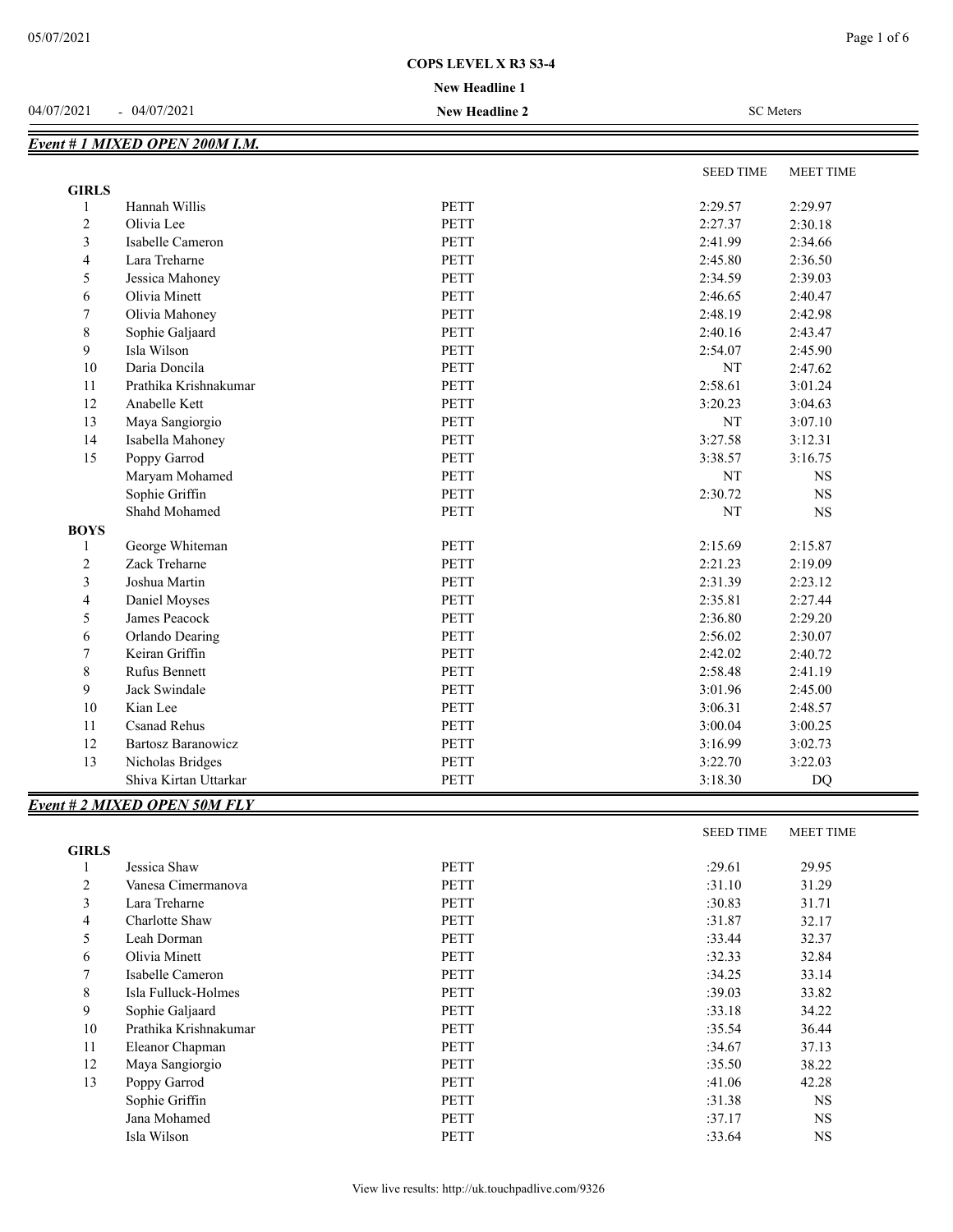| <b>New Headline 1</b> |  |
|-----------------------|--|

| 04/07/2021  | $-04/07/2021$                        | <b>New Headline 2</b> | <b>SC</b> Meters |                  |
|-------------|--------------------------------------|-----------------------|------------------|------------------|
|             | Maryam Mohamed                       | <b>PETT</b>           | :42.59           | <b>NS</b>        |
|             | Shahd Mohamed                        | <b>PETT</b>           | :32.81           | <b>NS</b>        |
| <b>BOYS</b> |                                      |                       |                  |                  |
|             | Fabian Brudnicki                     | <b>PETT</b>           | :27.36           | 27.03            |
| 2           | Zack Treharne                        | <b>PETT</b>           | :27.98           | 27.88            |
| 3           | James Peacock                        | PETT                  | :29.90           | 29.81            |
| 4           | Joshua Martin                        | <b>PETT</b>           | :29.62           | 30.22            |
| 5           | Orlando Dearing                      | <b>PETT</b>           | :30.28           | 31.28            |
| 6           | Keiran Griffin                       | <b>PETT</b>           | :31.06           | 31.66            |
|             | Gagan Singh                          | <b>PETT</b>           | :35.19           | 32.16            |
| 8           | <b>Rufus Bennett</b>                 | <b>PETT</b>           | :31.97           | 33.31            |
| 9           | Jack Swindale                        | PETT                  | :34.94           | 34.62            |
| 10          | Kian Lee                             | <b>PETT</b>           | :34.78           | 34.84            |
| 11          | Shiva Kirtan Uttarkar                | <b>PETT</b>           | :34.75           | 35.53            |
| 12          | Bartosz Baranowicz                   | <b>PETT</b>           | :38.79           | 38.09            |
| 13          | <b>Csanad Rehus</b>                  | <b>PETT</b>           | :37.82           | 38.81            |
|             | Nicholas Bridges                     | PETT                  | :42.14           | <b>DQ</b>        |
|             | <b>Event #3 MIXED OPEN 200M BACK</b> |                       |                  |                  |
|             |                                      |                       | <b>SEED TIME</b> | <b>MEET TIME</b> |

| <b>GIRLS</b>   |                       |             |         |           |  |
|----------------|-----------------------|-------------|---------|-----------|--|
| 1              | Hannah Willis         | <b>PETT</b> | 2:28.22 | 2:23.65   |  |
| $\overline{c}$ | Megan Donovan         | <b>PETT</b> | 2:30.66 | 2:27.38   |  |
| 3              | Esme Gilbert          | <b>PETT</b> | NT      | 2:33.37   |  |
| 4              | Vanesa Cimermanova    | <b>PETT</b> | 2:45.14 | 2:34.81   |  |
| 5              | Jessica Mahoney       | <b>PETT</b> | 2:33.91 | 2:36.94   |  |
| 6              | Leah Dorman           | <b>PETT</b> | 2:39.30 | 2:37.28   |  |
| 7              | Isla Fulluck-Holmes   | <b>PETT</b> | 2:46.74 | 2:37.75   |  |
| 8              | Weronika Mikolajewska | <b>PETT</b> | 2:51.56 | 2:38.91   |  |
| 9              | Olivia Minett         | <b>PETT</b> | 2:48.19 | 2:40.90   |  |
| 10             | Anabelle Kett         | <b>PETT</b> | 3:14.17 | 3:00.69   |  |
| 11             | Isabella Mahoney      | <b>PETT</b> | 3:20.58 | 3:12.59   |  |
|                | Poppy Garrod          | <b>PETT</b> | NT      | DQ        |  |
|                | Isla Wilson           | <b>PETT</b> | 2:43.85 | <b>NS</b> |  |
|                | Jana Mohamed          | <b>PETT</b> | NT      | <b>NS</b> |  |
|                | Sophie Galjaard       | <b>PETT</b> | 2:32.81 | <b>NS</b> |  |
| <b>BOYS</b>    |                       |             |         |           |  |
|                | Fabian Brudnicki      | <b>PETT</b> | 2:19.04 | 2:12.75   |  |
| $\overline{c}$ | Gagan Singh           | <b>PETT</b> | 2:33.63 | 2:25.31   |  |
| 3              | Daniel Moyses         | <b>PETT</b> | 2:34.53 | 2:26.34   |  |
| 4              | Orlando Dearing       | <b>PETT</b> | 2:54.25 | 2:31.78   |  |
| 5              | Keiran Griffin        | <b>PETT</b> | 2:48.67 | 2:45.91   |  |
| 6              | Kian Lee              | <b>PETT</b> | NT      | 2:50.91   |  |
| 7              | Jack Swindale         | <b>PETT</b> | 3:02.77 | 2:51.28   |  |
| 8              | Shiva Kirtan Uttarkar | <b>PETT</b> | NT      | 2:53.24   |  |
| 9              | <b>Csanad Rehus</b>   | <b>PETT</b> | 3:00.27 | 2:55.90   |  |
| 10             | Nicholas Bridges      | <b>PETT</b> | 3:28.71 | 3:16.00   |  |
|                | Bartosz Baranowicz    | PETT        | 3:05.50 | DQ        |  |
|                | Rufus Bennett         | PETT        | 2:53.20 | DQ        |  |

# *Event # 4 MIXED OPEN 50M BREAST*

|                |                  |             | SEED TIME | MEET TIME |
|----------------|------------------|-------------|-----------|-----------|
| <b>GIRLS</b>   |                  |             |           |           |
|                | Olivia Lee       | <b>PETT</b> | :36.21    | 34.88     |
| $\bigcap$<br>∸ | Jessica Mahoney  | <b>PETT</b> | :36.10    | 36.22     |
|                | Isabelle Cameron | PETT        | :37.83    | 36.28     |
| 4              | Daria Doncila    | <b>PETT</b> | :40.97    | 39.50     |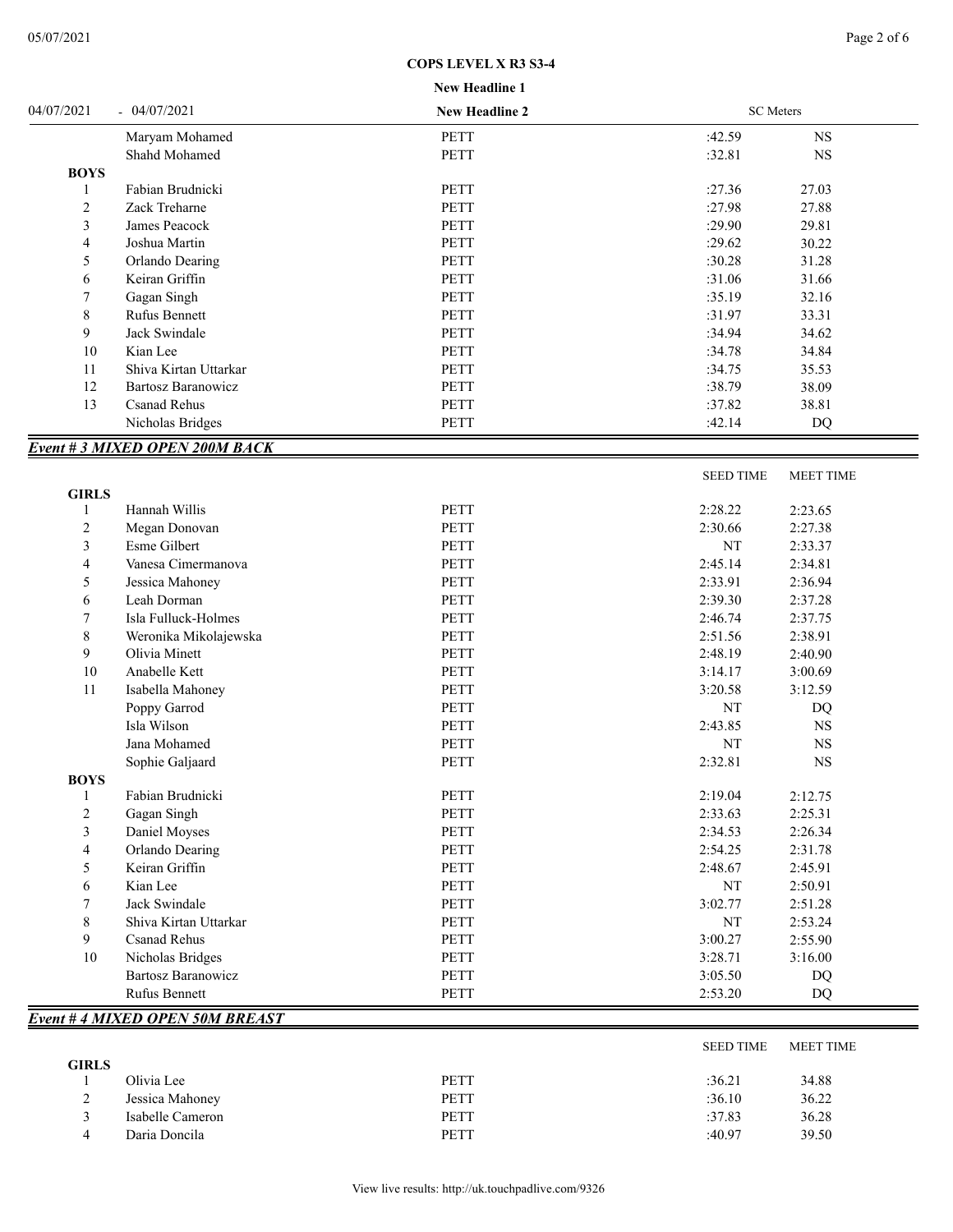## **COPS LEVEL X R3 S3-4**

| 04/07/2021  | $-04/07/2021$                         | <b>New Headline 2</b> |        | <b>SC</b> Meters |  |
|-------------|---------------------------------------|-----------------------|--------|------------------|--|
| 5           | Leah Dorman                           | <b>PETT</b>           | :42.92 | 40.52            |  |
| 6           | Sophie Galjaard                       | <b>PETT</b>           | :37.87 | 40.53            |  |
| 7           | Isla Wilson                           | <b>PETT</b>           | :40.28 | 40.78            |  |
| 8           | Vanesa Cimermanova                    | <b>PETT</b>           | :41.03 | 40.81            |  |
| 9           | Olivia Minett                         | <b>PETT</b>           | :40.41 | 41.43            |  |
| 10          | Olivia Mahoney                        | <b>PETT</b>           | :42.98 | 43.25            |  |
| 11          | Prathika Krishnakumar                 | <b>PETT</b>           | :45.64 | 44.25            |  |
| 12          | Eleanor Chapman                       | <b>PETT</b>           | :43.16 | 46.00            |  |
| 13          | Anabelle Kett                         | <b>PETT</b>           | :46.64 | 46.08            |  |
| 14          | Poppy Garrod                          | <b>PETT</b>           | :49.19 | 50.37            |  |
|             | Shahd Mohamed                         | <b>PETT</b>           | :39.50 | <b>NS</b>        |  |
|             | Sophie Griffin                        | <b>PETT</b>           | :36.39 | <b>NS</b>        |  |
| <b>BOYS</b> |                                       |                       |        |                  |  |
|             | Joshua Martin                         | <b>PETT</b>           | :34.00 | 32.22            |  |
| 2           | Fabian Brudnicki                      | <b>PETT</b>           | :32.16 | 32.36            |  |
| 3           | George Whiteman                       | <b>PETT</b>           | :32.44 | 32.74            |  |
| 4           | Keiran Griffin                        | <b>PETT</b>           | :35.66 | 35.69            |  |
| 5           | Gagan Singh                           | <b>PETT</b>           | :38.58 | 35.87            |  |
| 6           | Orlando Dearing                       | <b>PETT</b>           | :39.12 | 39.16            |  |
| $\tau$      | <b>Rufus Bennett</b>                  | <b>PETT</b>           | :41.12 | 41.13            |  |
| 8           | Jack Swindale                         | <b>PETT</b>           | :41.25 | 41.53            |  |
| 9           | Kian Lee                              | <b>PETT</b>           | :43.16 | 43.70            |  |
| 10          | <b>Bartosz Baranowicz</b>             | <b>PETT</b>           | :45.75 | 45.31            |  |
| 11          | Shiva Kirtan Uttarkar                 | <b>PETT</b>           | :43.37 | 45.91            |  |
| 12          | <b>Csanad Rehus</b>                   | <b>PETT</b>           | :46.15 | 46.04            |  |
| 13          | Nicholas Bridges                      | <b>PETT</b>           | :51.05 | 49.90            |  |
|             | <b>Event # 5 MIXED OPEN 200M FREE</b> |                       |        |                  |  |

|              |                       |             | <b>SEED TIME</b> | <b>MEET TIME</b> |
|--------------|-----------------------|-------------|------------------|------------------|
| <b>GIRLS</b> |                       |             |                  |                  |
|              | Harriet Salisbury     | <b>PETT</b> | 2:05.38          | 2:10.26          |
| 2            | Hannah Willis         | <b>PETT</b> | 2:17.54          | 2:13.65          |
| 3            | Jessica Shaw          | <b>PETT</b> | 2:13.01          | 2:13.69          |
| 4            | Vanesa Cimermanova    | <b>PETT</b> | 2:28.10          | 2:21.62          |
| 5            | Isla Fulluck-Holmes   | <b>PETT</b> | 2:42.19          | 2:22.60          |
| 6            | Lara Treharne         | <b>PETT</b> | 2:33.76          | 2:23.74          |
| 7            | Olivia Mahoney        | <b>PETT</b> | 2:27.44          | 2:25.50          |
| 8            | Charlotte Shaw        | PETT        | 2:24.31          | 2:25.70          |
| 9            | Olivia Minett         | <b>PETT</b> | 2:34.08          | 2:25.97          |
| 10           | Megan Donovan         | <b>PETT</b> | 2:32.25          | 2:27.32          |
| 11           | Leah Dorman           | <b>PETT</b> | 2:25.59          | 2:28.56          |
| 12           | Sophie Galjaard       | <b>PETT</b> | 2:19.35          | 2:29.25          |
| 13           | Esme Gilbert          | <b>PETT</b> | NT               | 2:31.72          |
| 14           | Isla Wilson           | <b>PETT</b> | 2:44.23          | 2:32.75          |
| 15           | Weronika Mikolajewska | <b>PETT</b> | 2:32.21          | 2:35.88          |
| 16           | Eleanor Chapman       | <b>PETT</b> | 2:29.08          | 2:40.15          |
| 17           | Prathika Krishnakumar | <b>PETT</b> | 2:38.55          | 2:43.30          |
| 18           | Anabelle Kett         | <b>PETT</b> | 3:06.73          | 2:43.53          |
| 19           | Maya Sangiorgio       | PETT        | NT               | 2:46.06          |
| 20           | Poppy Garrod          | <b>PETT</b> | NT               | 2:59.85          |
| <b>BOYS</b>  |                       |             |                  |                  |
| 1            | Fabian Brudnicki      | <b>PETT</b> | 2:01.71          | 1:58.67          |
| 2            | George Whiteman       | <b>PETT</b> | 2:00.78          | 2:00.60          |
| 3            | Zack Treharne         | <b>PETT</b> | 2:07.46          | 2:04.81          |
| 4            | Joshua Martin         | <b>PETT</b> | 2:10.72          | 2:07.09          |
| 5            | Gagan Singh           | PETT        | 2:33.90          | 2:13.69          |
| 6            | James Peacock         | <b>PETT</b> | 2:17.32          | 2:15.47          |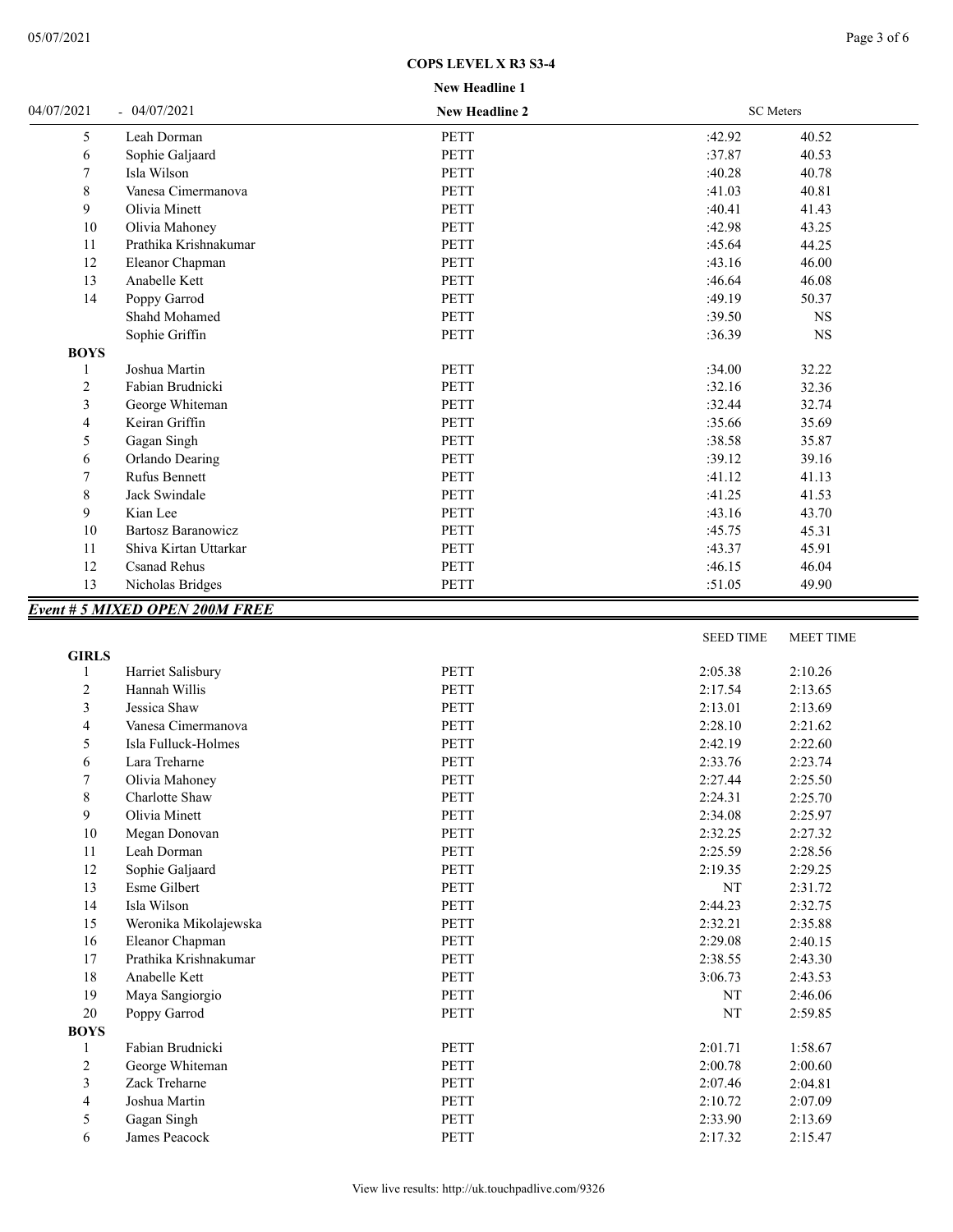## **COPS LEVEL X R3 S3-4**

|                          |                                         | New Headline 1        |                  |                  |
|--------------------------|-----------------------------------------|-----------------------|------------------|------------------|
| 04/07/2021               | $-04/07/2021$                           | <b>New Headline 2</b> | <b>SC</b> Meters |                  |
| 7                        | Daniel Moyses                           | PETT                  | 2:21.52          | 2:16.32          |
| $\,$ 8 $\,$              | Orlando Dearing                         | <b>PETT</b>           | 2:32.61          | 2:17.89          |
| 9                        | Jack Swindale                           | <b>PETT</b>           | 2:43.39          | 2:26.47          |
| 10                       | Shiva Kirtan Uttarkar                   | PETT                  | NT               | 2:32.34          |
| 11                       | Kian Lee                                | <b>PETT</b>           | 2:43.53          | 2:32.53          |
| 12                       | Csanad Rehus                            | <b>PETT</b>           | 2:38.89          | 2:38.82          |
| 13                       | <b>Bartosz Baranowicz</b>               | <b>PETT</b>           | 2:48.85          | 2:45.54          |
| 14                       | Nicholas Bridges                        | PETT                  | 2:57.30          | 2:50.88          |
|                          | <b>Event # 6 MIXED SENIOR 200M I.M.</b> |                       |                  |                  |
|                          |                                         |                       | <b>SEED TIME</b> | <b>MEET TIME</b> |
| <b>GIRLS</b>             |                                         |                       |                  |                  |
| 1                        | Jaia Bull                               | <b>PETT</b>           | 3:04.05          | 3:04.06          |
| 2                        | Ruby Brace                              | <b>PETT</b>           | NT               | 3:07.47          |
| 3                        | Chloe Monaghan                          | <b>PETT</b>           | 3:18.62          | 3:14.65          |
| $\overline{4}$           | Freya Gyselings                         | PETT                  | 3:35.86          | 3:23.65          |
| 5                        | Hollie Normington                       | <b>PETT</b>           | NT               | 3:37.47          |
| 6                        | Holly Hannon                            | <b>PETT</b>           | NT               | 3:38.91          |
| 7                        | Aleksandra Ivanova                      | <b>PETT</b>           | NT               | 3:44.81          |
| $\,$ 8 $\,$              | <b>Emily Bridges</b>                    | <b>PETT</b>           | NT               | 3:54.05          |
|                          | Frances Woolford                        | PETT                  | NT               | DQ               |
|                          | Alexis Johnson                          | <b>PETT</b>           | NT               | DQ               |
|                          | Indya Gyselings                         | PETT                  | 3:58.58          | DQ               |
|                          | Isla Stewart                            | <b>PETT</b>           |                  |                  |
|                          |                                         |                       | 3:24.90          | DQ               |
| <b>BOYS</b>              | Ashlee McCarthy                         | <b>PETT</b>           | NT               | <b>NS</b>        |
| 1                        | Jacob Bacon                             | PETT                  | NT               | 3:04.19          |
| $\overline{c}$           | Archie Lewis                            | PETT                  | 3:18.95          | 3:05.56          |
| $\mathfrak{Z}$           | Georgi Stavrov                          | PETT                  | 3:27.37          | 3:07.66          |
| $\overline{\mathbf{4}}$  | Zilvinas Simkus                         | PETT                  | 3:40.61          | 3:17.66          |
| 5                        | Dominykas Lapas                         | PETT                  | NT               | 3:24.99          |
|                          | <b>Event # 7 MIXED SENIOR 50M FLY</b>   |                       |                  |                  |
|                          |                                         |                       | <b>SEED TIME</b> | <b>MEET TIME</b> |
| <b>GIRLS</b>             |                                         |                       |                  |                  |
| 1                        | Chloe Monaghan                          | PETT                  | :36.72           | 37.56            |
| $\overline{c}$           | Ruby Brace                              | PETT                  | :38.63           | 38.25            |
| $\mathfrak{Z}$           | Caitlin Coles                           | PETT                  | :39.31           | 39.14            |
| $\overline{\mathcal{L}}$ | Isla Stewart                            | PETT                  | :43.81           | 42.25            |
| $\mathfrak s$            | Indya Gyselings                         | PETT                  | :47.45           | 46.50            |
| $\sqrt{6}$               | Amber Cooper                            | PETT                  | :47.49           | 47.09            |
| $\boldsymbol{7}$         | Aleksandra Ivanova                      | PETT                  | :47.07           | 48.14            |
| $\,$ 8 $\,$              | Freya Gyselings                         | PETT                  | :49.32           | 49.44            |
| 9                        | Hollie Normington                       | PETT                  | :49.19           | 49.66            |
|                          |                                         |                       |                  |                  |
| $10\,$                   | <b>Emily Bridges</b>                    | PETT                  | :49.81           | 51.72            |
| 11                       | Holly Hannon                            | PETT                  | :51.15           | 53.14            |
| 12                       | Frances Woolford                        | PETT                  | :52.63           | 57.44            |
|                          | Alexis Johnson                          | PETT                  | :50.89           | DQ               |
|                          | Ashlee McCarthy                         | PETT                  | :40.65           | $_{\rm NS}$      |
| <b>BOYS</b>              |                                         |                       |                  |                  |
| $\mathbf{1}$             | Jacob Bacon                             | PETT                  | :35.84           | 34.38            |
| $\sqrt{2}$               | Georgi Stavrov                          | PETT                  | :40.16           | 39.06            |
| $\mathfrak{Z}$           | Zilvinas Simkus                         | PETT                  | :40.73           | 39.40            |
| $\overline{4}$           | Archie Lewis                            | PETT                  | :40.78           | 39.46            |
| 5                        | Joshua Coles                            | PETT                  | :42.03           | 40.03            |
| $\epsilon$               | Jake Elderkin                           | <b>PETT</b>           | :45.98           | 46.61            |

*Event # 8 MIXED SENIOR 200M BACK*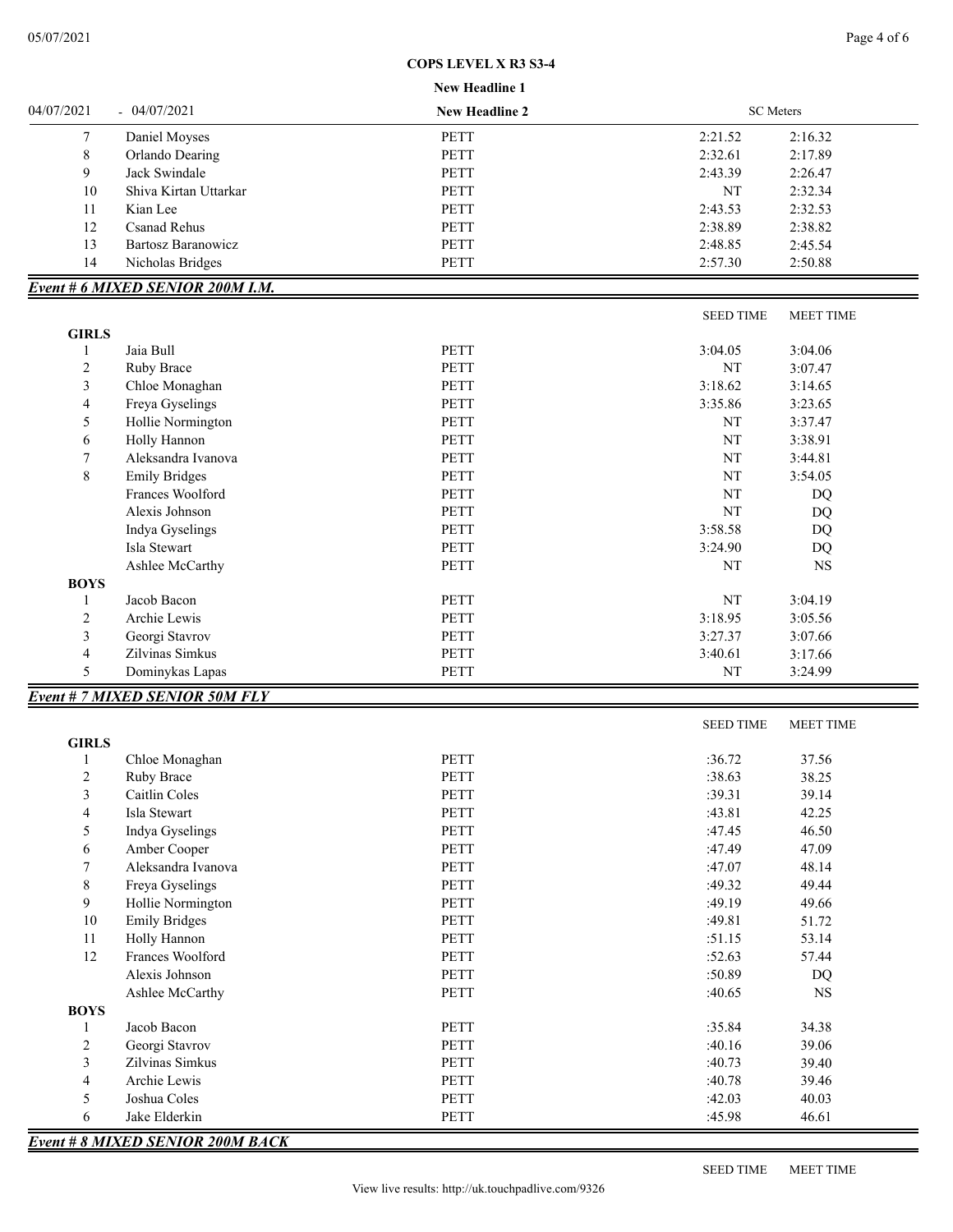| <b>B</b> T |  | - 11. |  |
|------------|--|-------|--|

|                |                                         | New Headline 1 |                  |                        |
|----------------|-----------------------------------------|----------------|------------------|------------------------|
| 04/07/2021     | $-04/07/2021$                           | New Headline 2 | <b>SC</b> Meters |                        |
| <b>GIRLS</b>   |                                         |                |                  |                        |
| -1             | Caitlin Coles                           | PETT           | 3:20.11          | 3:11.35                |
| $\overline{2}$ | Chloe Monaghan                          | <b>PETT</b>    | 3:45.23          | 3:15.91                |
| 3              | Freya Gyselings                         | PETT           | NT               | 3:16.90                |
| 4              | Ruby Brace                              | PETT           | $\rm{NT}$        | 3:18.06                |
| 5              | Isla Stewart                            | PETT           | $\rm{NT}$        | 3:20.97                |
| 6              | Indya Gyselings                         | <b>PETT</b>    | 4:09.59          | 3:35.81                |
| 7              | Alexis Johnson                          | <b>PETT</b>    | NT               | 3:54.46                |
| $\,$ $\,$      | Frances Woolford                        | <b>PETT</b>    | NT               | 3:59.88                |
|                | <b>Emily Bridges</b>                    | PETT           | NT               | DQ                     |
|                | Ashlee McCarthy                         | PETT           | NT               | <b>NS</b>              |
| <b>BOYS</b>    |                                         |                |                  |                        |
| -1             | Jacob Bacon                             | PETT           | $\rm{NT}$        | 3:02.34                |
| $\overline{2}$ | Georgi Stavrov                          | PETT           | $\rm{NT}$        | 3:02.63                |
| 3              | Archie Lewis                            | PETT           | NT               | 3:11.13                |
| 4              | Joshua Coles                            | PETT           | 3:28.20          | 3:17.31                |
| 5              | Patryk Nowak                            | PETT           | 3:57.32          | 3:20.84                |
| 6              | Zilvinas Simkus                         | PETT           | NT               | 3:32.72                |
| 7              | Jake Elderkin                           | PETT           | NT               | 3:37.38                |
|                | Dominykas Lapas                         | PETT           | NT               | DQ                     |
|                | <b>Event #9 MIXED SENIOR 50M BREAST</b> |                |                  |                        |
|                |                                         |                | <b>SEED TIME</b> | <b>MEET TIME</b>       |
| <b>GIRLS</b>   |                                         |                |                  |                        |
| 1              | Chloe Monaghan                          | PETT           | :46.55           | 43.72                  |
| $\sqrt{2}$     | Ruby Brace                              | <b>PETT</b>    | :46.17           | 44.25                  |
| 3              | Jaia Bull                               | PETT           | :45.67           | 47.14                  |
| 4              | Isla Stewart                            | <b>PETT</b>    | :49.10           | 47.90                  |
| 5              | Caitlin Coles                           | PETT           | :49.15           | 50.38                  |
| 6              | Aleksandra Ivanova                      | <b>PETT</b>    | :52.46           | 52.79                  |
| 7              | Hollie Normington                       | PETT           | :53.39           | 54.44                  |
| 8              | Amber Cooper                            | PETT           | :55.04           | 55.18                  |
| 9              | Holly Hannon                            | <b>PETT</b>    | :55.93           | 55.61                  |
| 10             | Alexis Johnson                          | <b>PETT</b>    | :55.87           | 56.00                  |
| 11             | <b>Emily Bridges</b>                    | PETT           | :57.36           | 1:01.77                |
| 12             | Frances Woolford                        | PETT           |                  | 1:02.00                |
|                | Indya Gyselings                         | PETT           | :56.18           | $\mathbf{D}\mathbf{Q}$ |
|                | Ashlee McCarthy                         | PETT           | :49.13           | <b>NS</b>              |
| <b>BOYS</b>    |                                         |                |                  |                        |
| 1              | Archie Lewis                            | PETT           | :43.84           | 40.34                  |
| $\sqrt{2}$     | Georgi Stavrov                          | PETT           | :47.91           | 47.59                  |
| 3              | Joshua Coles                            | <b>PETT</b>    | :53.09           | 48.21                  |
| 4              | Zilvinas Simkus                         | PETT           | :44.75           | 48.39                  |
| 5              | Jacob Bacon                             | PETT           | :48.53           | 49.46                  |
| 6              | Patryk Nowak                            | PETT           | :53.31           | 49.98                  |
| 7              | Jake Elderkin                           | PETT           | :50.91           | 53.75                  |
|                | <b>Event #10 MIXED SENIOR 200M FREE</b> |                |                  |                        |

|              |                    |             | <b>SEED TIME</b> | <b>MEET TIME</b> |  |
|--------------|--------------------|-------------|------------------|------------------|--|
| <b>GIRLS</b> |                    |             |                  |                  |  |
|              | Jaia Bull          | <b>PETT</b> | 2:42.14          | 2:43.78          |  |
| 2            | Caitlin Coles      | <b>PETT</b> | 3:04.36          | 2:53.59          |  |
| 3            | Freya Gyselings    | <b>PETT</b> | 3:08.13          | 2:55.63          |  |
| 4            | Isla Stewart       | <b>PETT</b> | 3:07.27          | 2:56.56          |  |
| 5            | Ruby Brace         | <b>PETT</b> | NT               | 3:02.74          |  |
| 6            | Amber Cooper       | <b>PETT</b> | NT               | 3:12.10          |  |
| $\mathbf{r}$ | Aleksandra Ivanova | <b>PETT</b> | NT               | 3:22.59          |  |
| 8            | Hollie Normington  | <b>PETT</b> | NT               | 3:24.74          |  |